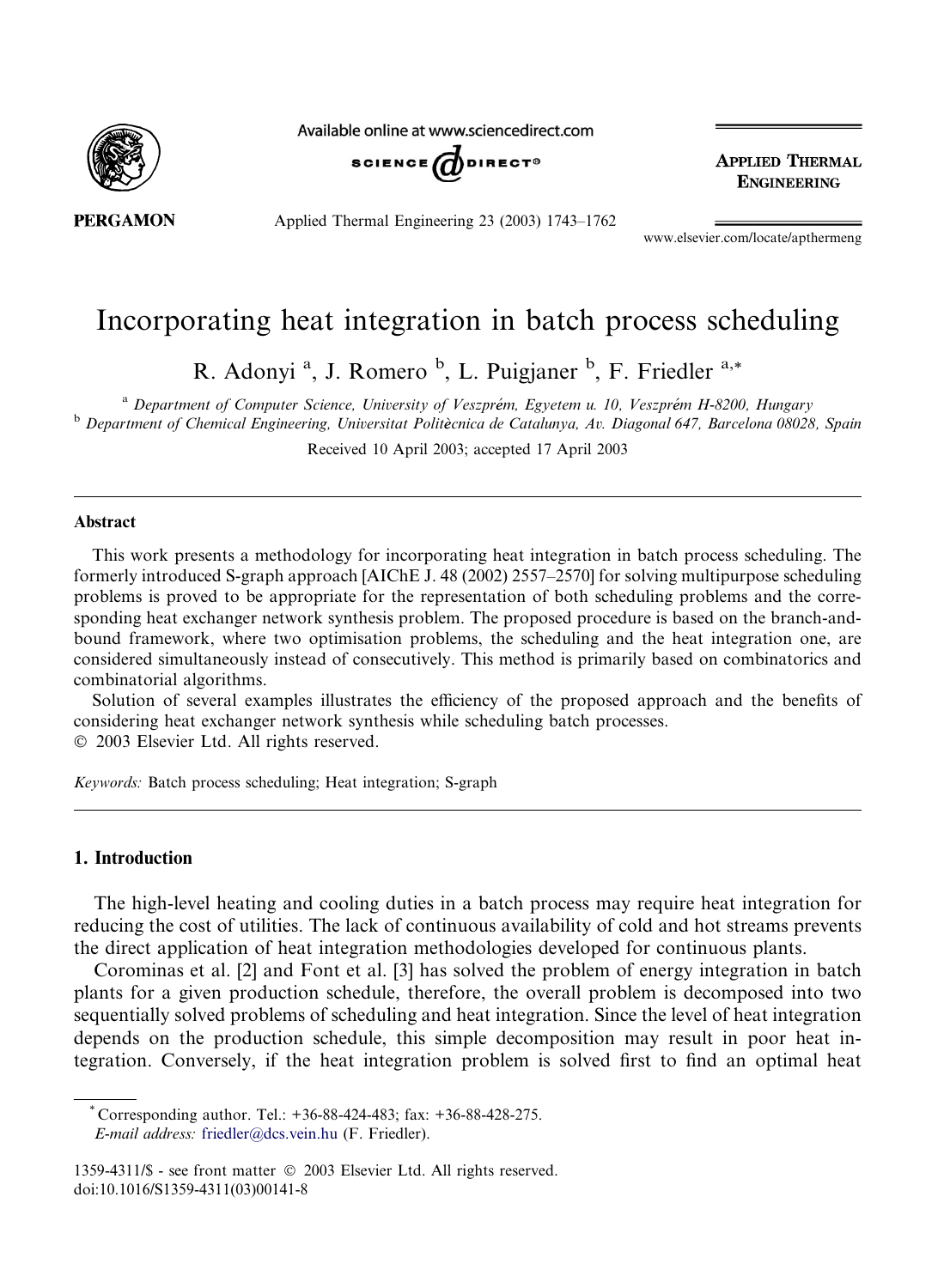integration, it can easily result in an unsolvable scheduling problem or a scheduling problem with an extremely high makespan. Consequently, simple decomposition of the problem into heat integration and scheduling may not provide an acceptable solution; the integrated problem is to be solved. Theoretically, an integrated mathematical model can be formulated. Since heat integration and batch process scheduling are significantly different types of optimisation problems with different objective functions, their combination cannot be solved by available solvers as a multiobjective optimisation problem. Another opportunity is the implicit decomposition into a system of master and slave subproblems. In the present work scheduling is considered to be the master while heat integration is its slave problem.

Production scheduling has received significant attention [4–6] in the literature. General purpose mathematical models, based on either MILP or MINLP formulations, run out of proportion when trying to solve problems far more complex than the straight scheduling ones, i.e., when energy integration wants to be considered. In this paper we propose a new graph theoretic approach to efficiently solve the scheduling of multiproduct/multipurpose batch plants maximizing energy integration. Specifically, the graph theoretical approach for solving the scheduling of multipurpose batch plants [1,7], called S-graph representation, is extended to consider heat exchanger networks. The S-graph representation has the advantage of exploiting the problemspecific knowledge from the very beginning to develop efficient algorithms. This performance is used in this work to derive an effective algorithm for solving scheduling problems with energy integration. In this paper, our goal is to integrate heat integration and scheduling to determine a solution that requires minimal utility and satisfies a constraint on the makespan.

### 2. S-graph framework for batch process scheduling

A multipurpose batch scheduling problem is defined by the recipe or recipes, the amount to be produced from each product, and the plausible tasks to equipment units assignments. A recipe can be conventionally represented by a directed graph; e.g., on Fig. 1, the graph shows a recipe with three consecutive reaction stages, where nodes represent the production tasks and the arcs precedence relationships among them. The production time (PT) and the set of plausible equipment units (Eq) of a task are given at the corresponding node.

Batch process scheduling problems can be classified according to the properties of the intermediate materials, the equipment units, and the rules of material transfers among them. One of the major classes follows the nonintermediate storage (NIS) policy. Within this policy the intermediate materials have to be stored in the equipment units, and so an equipment unit is not useable for the next task until the intermediate materials stored in the equipment unit are not transferred to the equipment unit assigned to the next task in the recipe.

A recipe can be either simple, i.e., the production is a sequence, or complex, i.e., the production may include parallel lines and branches. Even though the methodology given in the present paper



Fig. 1. Conventional representation of a recipe.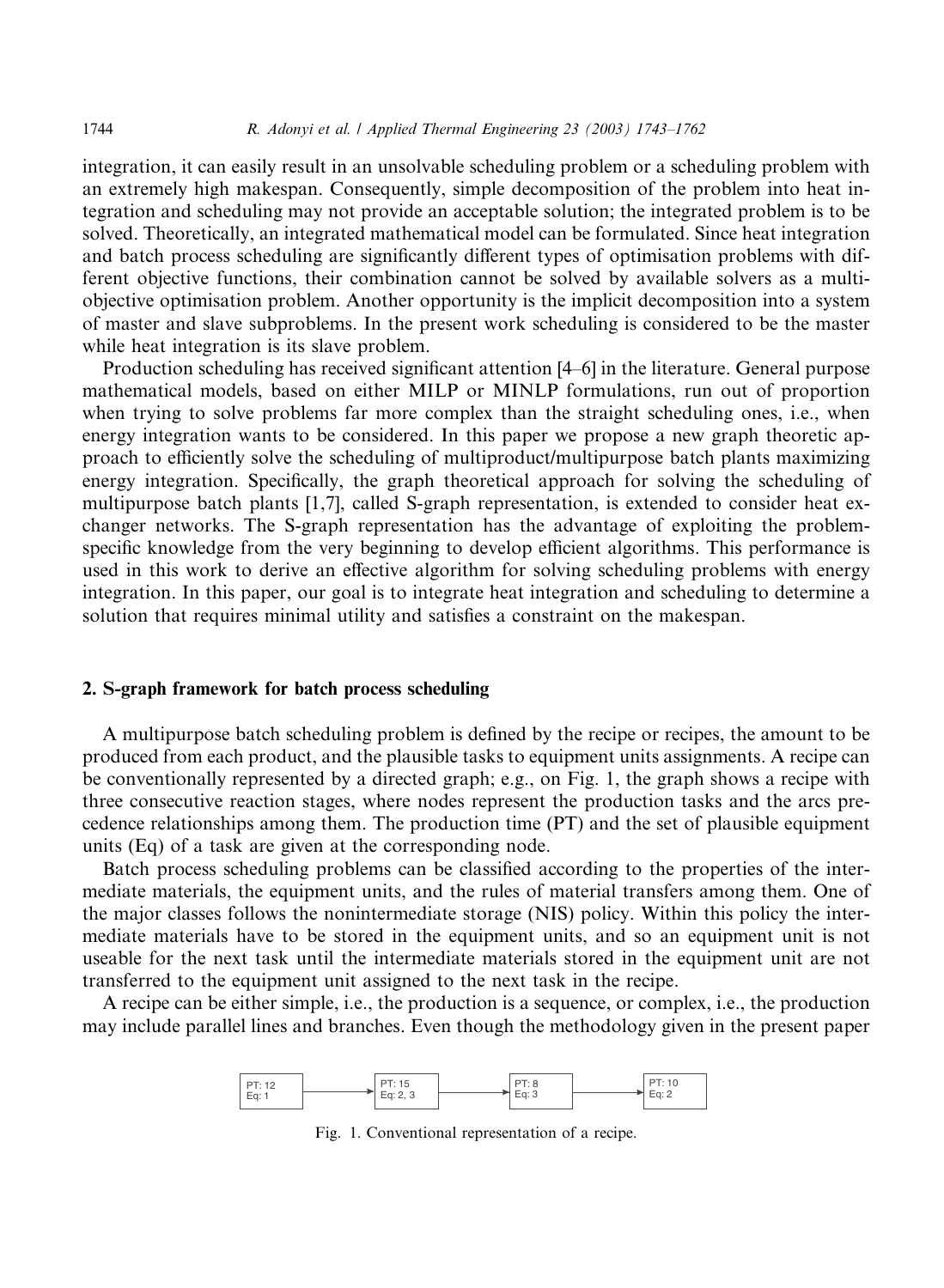may consider scheduling problems of complex recipes, the methodology will be described here for simple recipes.

The S-graph framework [7] is an effective graph representation and algorithm designed for the NIS case. The nodes of an S-graph represent the tasks of the recipe and its arcs; represent the precedence relationships of the tasks (recipe-arc) and the order of the application of an equipment unit (schedule-arc).

An S-graph is given in the form of  $G(N, A_1, A_2)$ , where  $N, A_1, A_2$  denote the set of nodes, the set of the recipe-arcs and the set of schedule-arcs, respectively. A nonnegative value,  $c(i, j)$ , is assigned to each arc. In practice, if an arc is established from node  $i$  to node  $j$ , the task corresponding to node *j* cannot start its activity earlier than  $c(i, j)$  time after the task represented by node *j* started. Since the arcs of an S-graph represent precedence in time, an S-graph that represents a recipe or a schedule of a problem, always acyclic. There are two specific S-graphs, the recipe-graph and the schedule-graph. The former represents the recipe, the later a solution of a scheduling problem. A recipe-graph defines the order and type of tasks, the material transfers among them, and the set of plausible equipment units available for each task. The recipe-graph of a recipe can be simply generated by assigning one node to each task (task node) and one to each product of the recipe. An arc is established between the nodes of the consecutive tasks of the recipe, and between a task node and a product node if the corresponding task generates the corresponding product. The weight of an arc is specified by the processing time of the task corresponding to the initial node of the arc; if more than one equipment unit is available for this task, the weight of the arc is the minimum of the processing times of all plausible equipment units. If  $G(N, A<sub>1</sub>, A<sub>2</sub>)$  is a recipe-graph, set  $A_2$  is empty  $(A_2 = \emptyset)$ . Fig. 2 illustrates the recipe-graph for three products; A, B, and C; each product is created by three consecutive tasks. The task nodes are labelled by 1 through 9 and product nodes by 10, 11, and 12. Sets S1 through S9 contain the equipment units that can be assigned to the corresponding task of the recipe.

S-graph  $G'(N, A_1, A_2)$  is called a schedule-graph of recipe-graph  $G(N, A_1, \emptyset)$  if all tasks represented in the recipe-graph has been scheduled by taking equipment-task assignment into account. The S-graph framework can handle the NIS policy effectively. According to the NIS case an equipment unit is not applicable for its next task until the intermediate material of its current task has not been transferred to another equipment unit. This constraint on the equipment units can be expressed by the way the schedule-arcs are added to the S-graph. Let  $\tau_i$  denote the set of tasks that follow task j according to the recipe. If equipment unit Ei is assigned to task k after completion of



Fig. 2. Recipe-graph for three products.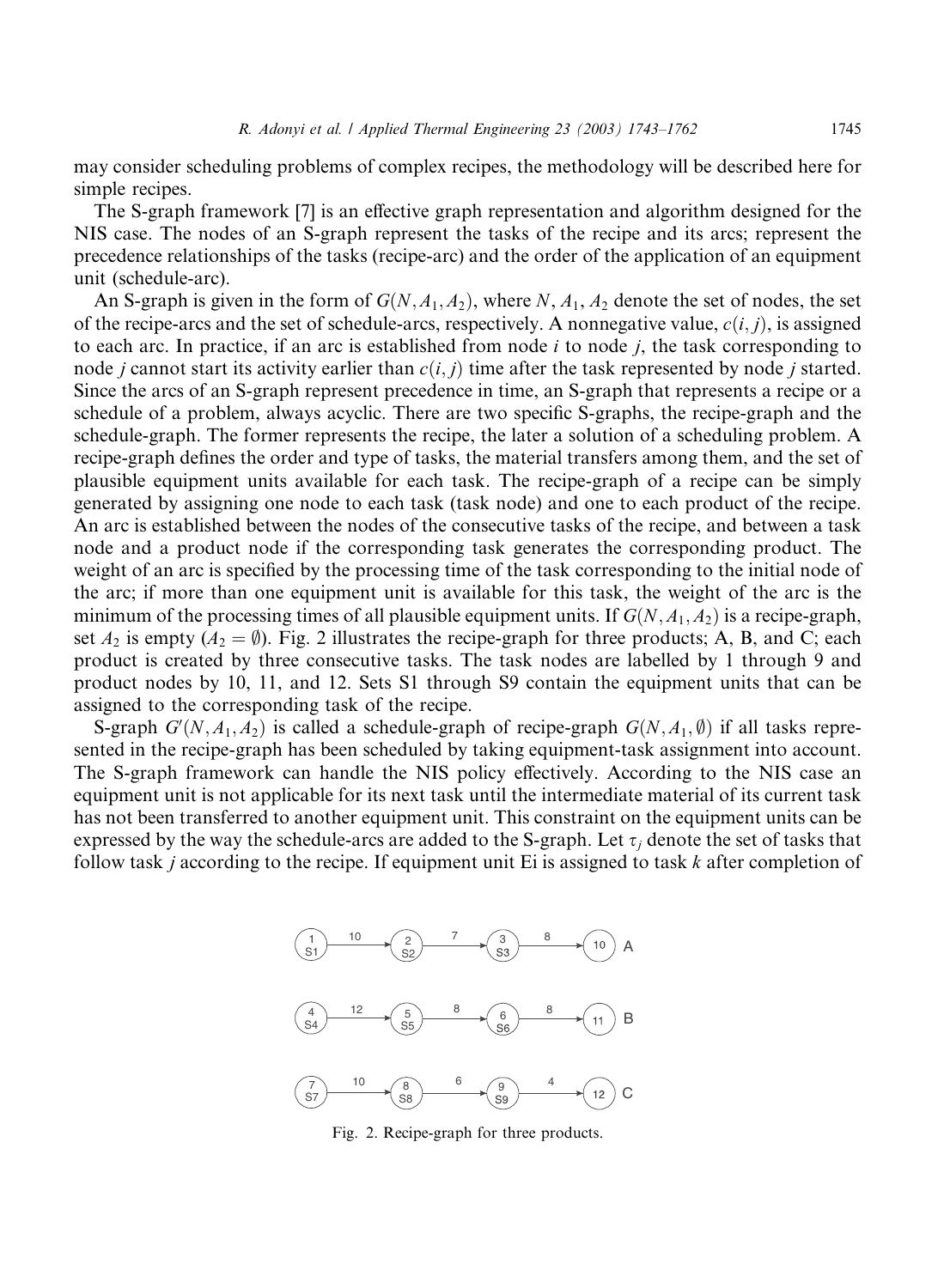

Fig. 3. S-graph representation of task sequence for equipment unit E1.

task *j*, then a changeover time weighted arc is established from each element of  $\tau_i$  to node k. This representation ensures that all acyclic schedule-graphs fulfill the requirements of the NIS policy. Fig. 3 illustrates a schedule for equipment unit E1, that performs task 1 first, then task 6, and finally task 7.

S-graph  $G'(N, A_1, A_2)$  is defined to be a schedule-graph for recipe-graph  $G(N, A_1, \emptyset)$ , if all tasks are scheduled with feasible tasks-equipment units assignments. A schedule-graph has to satisfy some simple properties. The recipe-graph is always a subgraph of any of its schedule-graphs with identical sets of nodes. Each arc of a schedule-graph that does not belong to the recipe-graph is a schedule-arc. Extending the recipe-graph in all possible directions can result all schedule-graphs.

Because of its combinatorial characteristics, a branch-and-bound (B&B) procedure may generate the optimal schedule of a scheduling problem, i.e., the schedule-graph that corresponds to the minimal makespan. The recipe-graph with no equipment unit assignment serves as the root of the enumeration tree of the B&B procedure. At any partial problem, one equipment unit is selected and then all child partial problems are generated through the possible assignments of this equipment unit to unscheduled nodes [7].

The bounding procedure tests the feasibility of a partial problem. If this test is positive, it determines the lower bound for the makespan of all solutions that can be derived from this partial problem simply by using the well-known longest path algorithm [8].

**Example 1.** For recipe-graph given in Fig. 4, and for sets of equipment units  $SI = \{E1\}$ ,  $S2 = {E3}$ ,  $S3 = {E2}$ ,  $S4 = {E2}$ ,  $S5 = {E3}$ ,  $S6 = {E1}$ ,  $S7 = {E1}$ ,  $S8 = {E2}$ , and for  $S9 = {E3}$ , Fig. 5 illustrates the optimal schedule in the form of a schedule-graph, and Fig. 6 illustrates the corresponding Gantt chart. The makespan, determined by the longest path algorithm, is 63.



Fig. 4. Recipe-graph of Example 1.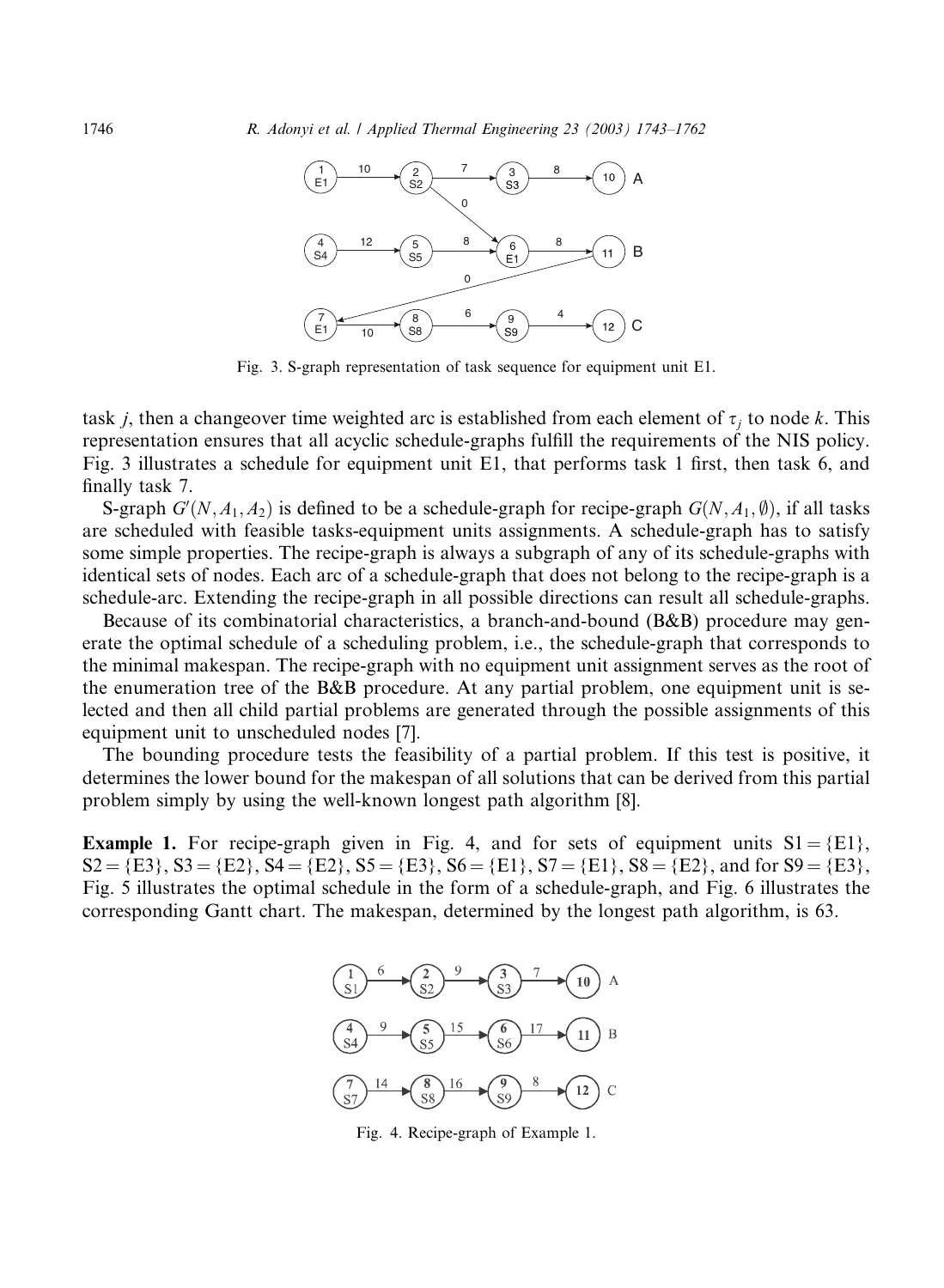

Fig. 5. Schedule-graph of the optimal solution. Bold line shows the longest path, its length determines the makespan (63).



Fig. 6. Gantt chart of the optimal solution of Example 1.

# 3. Heat integration in batch processes

By nature, batch process scheduling and heat integration are two significantly different highly complex optimisation problems. Many algorithmic and heuristic based methods exist for solving heat integration problems by resorting to pinch technology [9], superstructure based mixed integer programming [10–12], and integration with process network synthesis [13]. These methods have been developed for continuous processes where scheduling is obviously of no concern.

In principle, these two different problems can be solved sequentially, i.e., solving scheduling first and then heat integration or vice versa. Since the solution of one of them influences the other, the result of this simplistic approach is usually very poor. Consequently, an integrated consideration of scheduling and heat integration may provide appropriate solution. Since no method known up to now for solving the integrated model, the development of a new method is desired for effective design and operation of batch processes. To do so, the main issue is how to operate tasks with potential heat exchange simultaneously without sacrificing the quality of the solution of scheduling.

### 3.1. Problem formulation

The optimal solutions of a scheduling problem, i.e., solutions with minimal makespan, may not provide enough flexibility for the simultaneous operation of the tasks that is required for heat exchange between them. Therefore, higher degree of freedom is necessary for heat integration in affecting scheduling for heat integration. To increase the flexibility of the scheduling problem an upper bound is given for the makespan in the form of a constraint, instead of looking for the minimal makespan solution. Then, we are searching for a schedule that requires minimal utility and its makespan satisfies the constraint.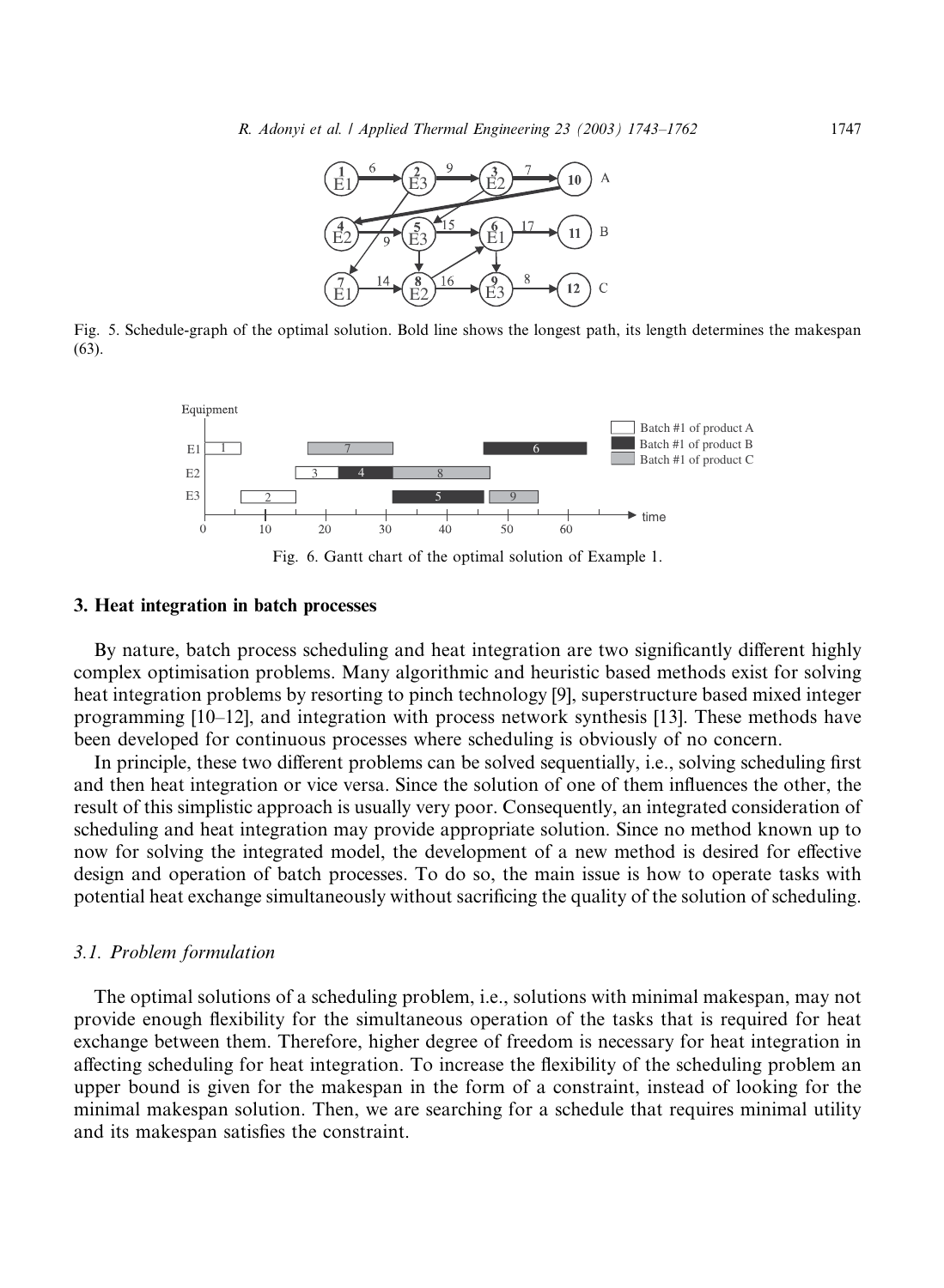#### 1748 R. Adonyi et al. / Applied Thermal Engineering 23 (2003) 1743–1762

If the temperature of the input stream of a task is to be altered by heat exchange, either by utility or by other stream, the time period while the input stream is heated or cooled, is called heat-exchange phase of the task. The heat-exchange phase is followed by the active phase when the equipment unit starts its designated activity. It is supposed that at most two heat exchangers can be fitted to a feed stream of an equipment unit, one heat exchanger for the heat exchange with the feed of another task and one for the utility. Thus, at most one hot or cold stream can be assigned to the input stream of a task in addition to the potential use of utility. The area of every heat exchanger is assumed to be identical and prespecified; therefore, the rate of heat flow depends only on the temperature difference of the hot and cold streams. Thus, the time required for the heat exchange phase of a task can be determined for every pair of streams independently of the scheduling.

The integrated problem can be specified by the recipe together with the thermodynamic data of the streams (temperatures, heat transfer coefficients, etc.). The recipe is conveniently given by a recipe-graph in the S-graph framework. Fig. 7 illustrates the recipe-graph of products A and B, where the heating or cooling duty associated with a task is denoted by a vertical arrow at the corresponding node; heating is indicated by an arrow pointing upward, and the cooling pointing downward. For example, the input stream of task 2 of Fig. 7 is to be cooled.

The main difficulty of the scheduling part of the integrated procedure is to determine the candidate heat exchanger units. Even if a hot and a cold stream satisfy the thermodynamic criteria for heat exchange, they can only be matched if they are simultaneous in time.

A feasible solution of a simple scheduling problem is given in Fig. 8, this solution excludes the potential heat exchange between task 3 and 6. If the upper limit for the makespan of the integrated problem is 18, there is a solution that provides simultaneous operation of task 3 and 6 for the heat exchange (see Fig. 9).



Fig. 7. Recipe-graph showing the heating and cooling duties.



Fig. 8. Schedule where the heating and cooling duties of task 3 and 6 cannot be matched.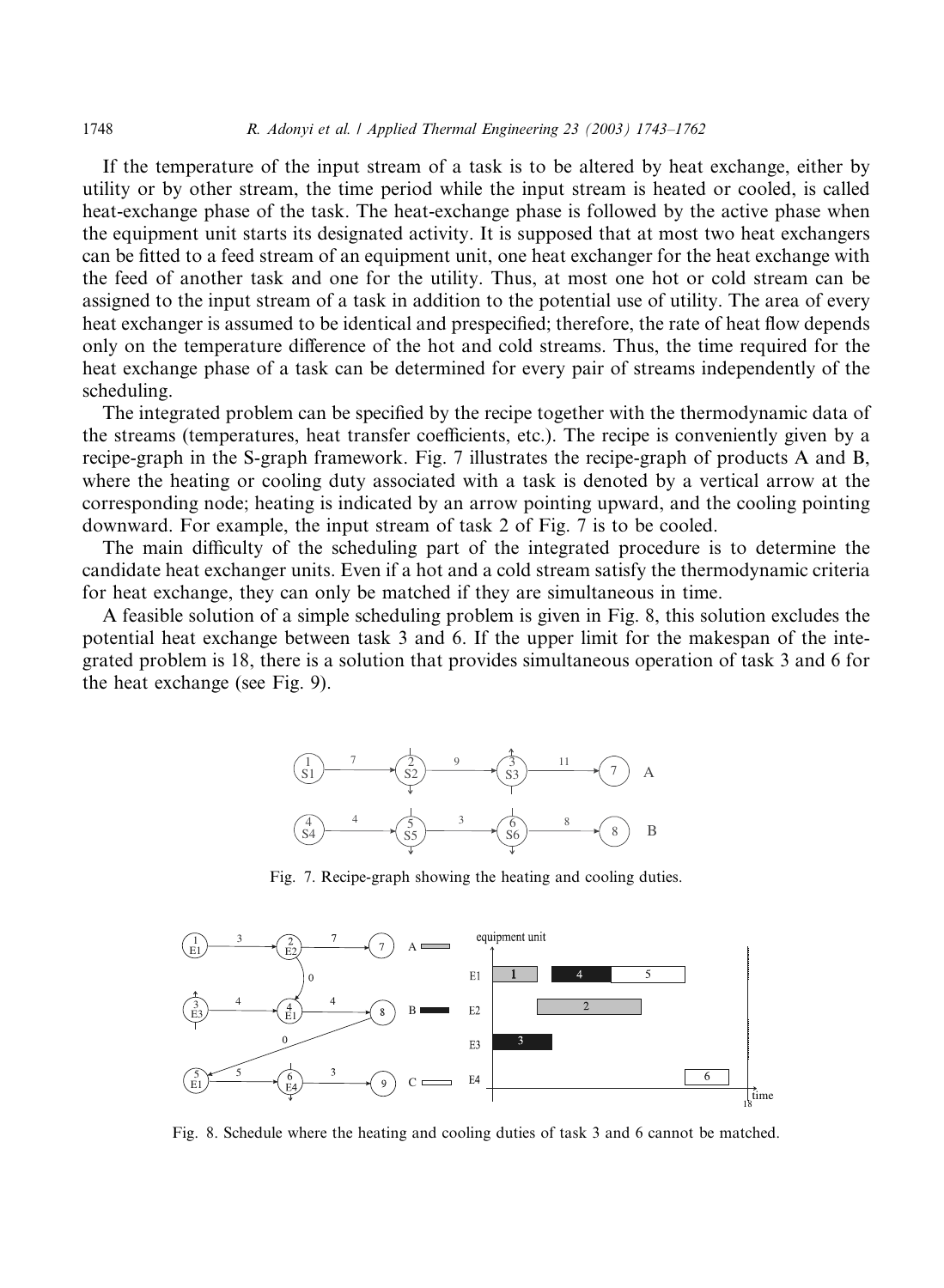

Fig. 9. Schedule where the heating and cooling duties of task 3 and 6 can be matched (dotted area of the Gantt chart).

# 3.2. Procedure for the scheduling problem with heat integration

The basic scheduling algorithm of the S-graph framework was developed to find a schedule with minimal makespan. In the integrated method such a schedule is to be generated, that satisfies the constraint on the makespan and provides the minimal cost heat-exchanger network. The integrated procedure has been based on three main components; the basic algorithm of the Sgraph framework, the time interval management, and the determination of the utility cost of a heat-exchanger network.

The proposed algorithm follows the B&B framework. The branching procedure is responsible for scheduling the equipment units. The bounding procedure tests the feasibility of a partial problem and determines a lower bound for the utility costs. The S-graph representation is extended with time intervals in order to manage the possible simultaneity of the hot and cold streams.

#### 3.2.1. Time interval management

A heat exchange can be established between the feed streams of two tasks if their temperatures are appropriate for heat transfer and there is enough time for simultaneous operation of the heatexchange phases of the tasks. Supposing that a schedule is given by S-graph  $G(N, A<sub>1</sub>, A<sub>2</sub>)$ , then, for a task node  $i \in N$ , interval  $[t_i, T_i]$  is defined to include the set of possible starting times of task i. In other words, if  $t \in [t_i, T_i]$ , then, there exists a feasible starting time for all tasks, task i starts at t, and the deadline is satisfied.

Fig. 10 illustrates the relation between the feasible starting times of two tasks connected by an arc. The dependencies of the lower and upper bounds are indicated.



Fig. 10. Relations between time intervals of two adjacent nodes of an S-graph.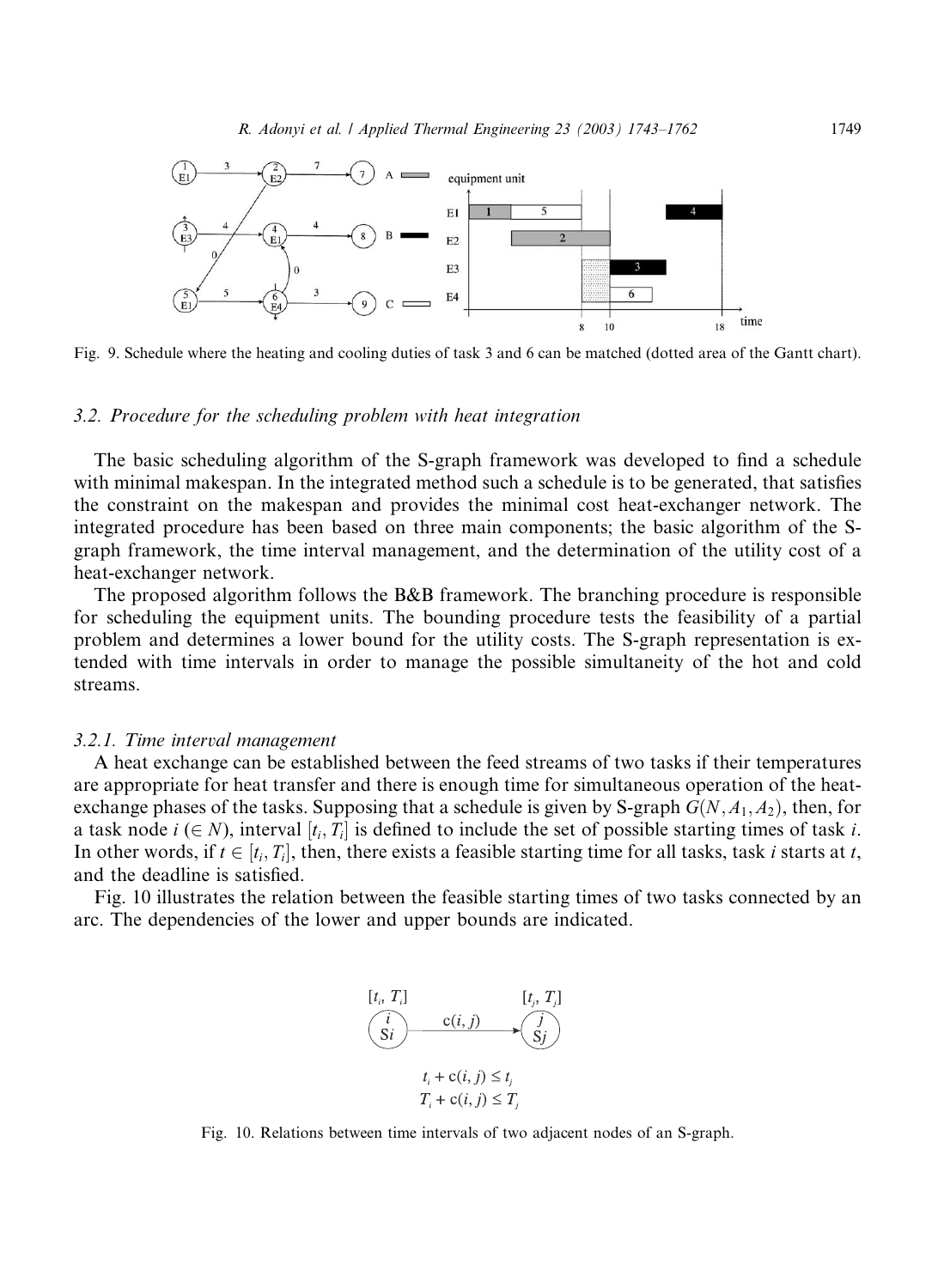The time intervals for an S-graph can be determined by using the longest path algorithm. The algorithm can generate the earliest time for each task when they can start their activity relative to the starting time. Application of the longest path algorithm backward, it determines the latest starting time of a task that does not extend the predefined makespan.

Fig. 11 illustrates an S-graph with the earliest starting times of the tasks. They are determined by the longest path algorithm and are given an underlined number above the corresponding node of the S-graph.

Fig. 12 illustrates the application of the longest path algorithm backwards from the product nodes for the determination of the latest starting times of the tasks. For example, value  $-5$  of node 3 indicates that the task corresponding to node 3 has to start its activity not later than 5 units of time before the deadline.



Fig. 11. Earliest starting times of the tasks of an S-graph (numbers underlined).



Fig. 12. Latest starting times of the tasks of an S-graph relative to the deadline (numbers underlined).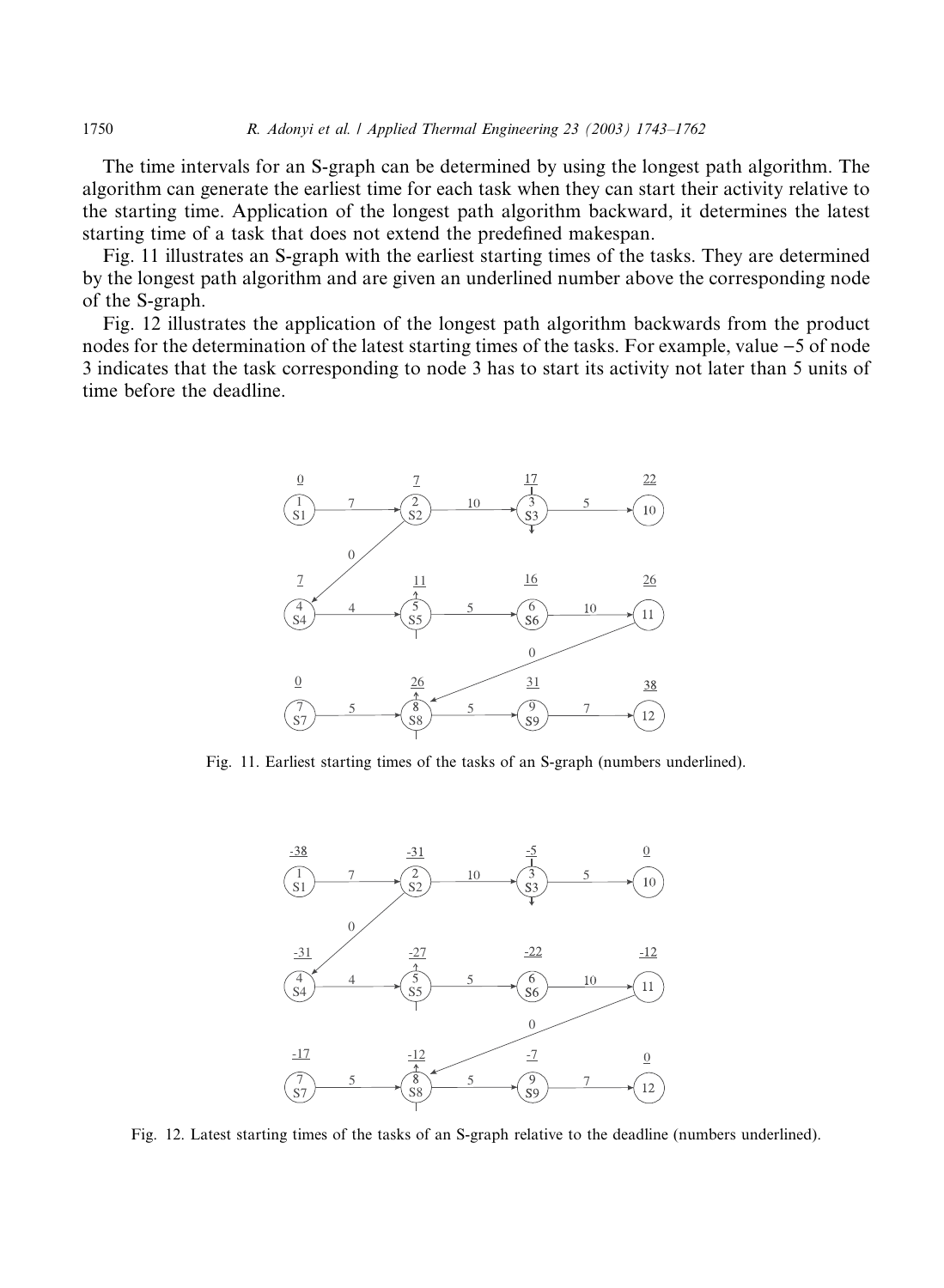

Fig. 13. Time intervals for an S-graph expressing the earliest and the latest start times of a task.

The latest starting time of a task relative to the overall starting time can be determined by adding the value of the deadline (45) to the values given in Fig. 12. Fig. 13 illustrates the time intervals of the S-graph in Figs. 11 and 12.

### 3.2.2. Branching step of the procedure

The proposed B&B procedure generates the schedule-graph that can provide minimal utility cost through solving a set of relaxed partial problems. These partial problems are organized in a so-called search tree. The recipe-graph represents the root partial problem of the search tree. At any partial problem, one equipment unit is selected, through the assignment to all unscheduled nodes according to the rules of task-equipment unit assignment all child partial problems are generated. If a new schedule-arc is added to the S-graph of the partial problem, the time intervals are updated. The pseudo code of the branching step of the procedure is given in Appendix A. For simplicity, it is assumed that there is exactly one equipment unit to perform a task. There is a high degree of freedom in realizing the search strategy for the branching procedure. For instance the order of selection the next equipment unit for scheduling can affect the efficacy of the algorithm.

### 3.2.3. Bounding step of the procedure

The bounding step of the procedure tests the feasibility of a partial problem and then determines a lower bound for the utility cost. The partial problem is feasible if the S-graph from the partial problem is acyclic and the makespan is lower than the deadline for the production. The procedure for bounding is given in Appendix A.

The feasibility test of a partial problem includes the update of time intervals and the loop search of the S-graph of the partial problem. If the S-graph contains a loop or the makespan is higher than the deadline for production the feasibility test fails.

For determining a lower bound for the utility cost, let  $H$  and  $C$  denote the sets of hot and the cold streams of the process determined by the recipe. For  $h \in H$ , let  $h_{in}$  and  $h_{out}$  denote the initial and final temperatures of hot stream h ( $h_{\text{out}} < h_{\text{in}}$ ), respectively. Similarly, for  $c \in C$ ,  $c_{\text{in}}$  and  $c_{\text{out}}$ are the initial and final temperatures of cold stream  $c$  ( $c_{\text{in}} < c_{\text{out}}$ ). For technical reasons, the temperatures of the cold streams are shifted upward by the minimal approach temperature.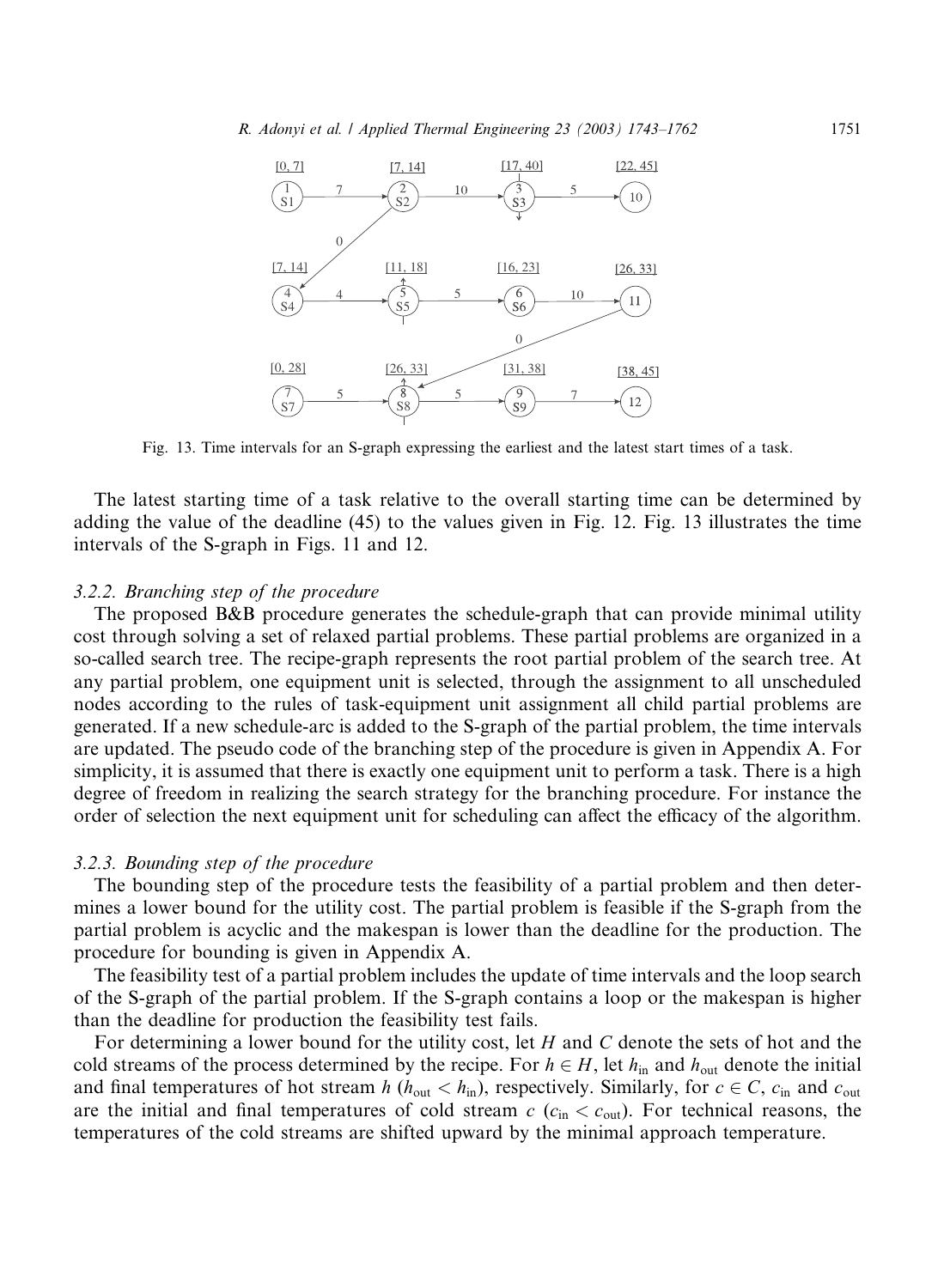

Fig. 14. Simultaneous availability of hot and cold streams: dotted area shows the feasible region for matching the hot and the cold stream.

Set HP contains all possible pairs of hot and cold streams that can be matched according to both thermodynamic and time constraints. Therefore, pair  $(h, c)$  is an element of set HP ( $h \in H$ ,  $c \in C$ ) if the initial temperature of hot stream h is greater than or equal to the final temperature of cold stream c, moreover, the final temperature of hot stream h is greater than or equal to the initial temperature of cold stream c. It is also supposed that the hot and cold streams can be available simultaneously according to the partial problem (i.e., the related time intervals are not disjoint).

Fig. 14(a) illustrates an S-graph with four tasks. The hot stream of task i can be matched with the cold stream of tasks k if time intervals  $[t_i, T_i]$  and  $[t_k, T_k]$  are not disjoint. This condition is necessary for the simultaneity of the two streams. Fig. 14(b) illustrates an instance of time intervals, in this case the dotted area indicates the time period where the two streams can be matched for heat exchange. The horizontal bars represent the production phase of the tasks. The heat exchange between the stream associated with task i and  $k$ , can only start in the earliest time when both task is ready to begin its activity, i.e., at time  $\max(t_i, t_k)$ .

3.2.3.1. Variables of the mathematical model for the determination of a lower bound of the utility cost. For all  $(h, c) \in HP$ , the value of binary variable  $y_{hc}$  is 1 if heat-exchanger unit between hot stream h and cold stream c is included in the heat exchanger network, otherwise, the value is 0. Nonnegative variable  $t_{hc}$  expresses the time used for heat exchange between hot stream h and cold stream c. Nonnegative variable  $Q_{hc}$  is defined to express the rate of heat flow from hot stream h to cold stream c. Variable  $x_{hc}$  expresses the potential starting time of the heat transfer from hot stream h to cold stream c, variable  $x<sub>ch</sub>$  expresses the potential starting time of the heat transfer from cold stream  $c$  to hot stream  $h$ .

For all  $c \in C$  variable  $t_{c,\text{util}}$  represents the time used for heat transfer between cold stream c and the hot utility. Similarly, for all  $h \in H$ ,  $t_{h,\text{util}}$  is the time used for heat exchange between hot stream h and the cold utility. Nonnegative variables  $U_h$  and  $U_c$  express the rate of heat transferred from utilities for the hot stream  $h$  and for the cold stream  $c$ , respectively.

Let  $G(N, A_1, A_2)$  denote the S-graph of the partial problem. For all  $i \in N$  nonnegative variable  $x_i$ expresses the starting time of the task belonging to a task node, or the production time of the product belonging to a product node of the S-graph.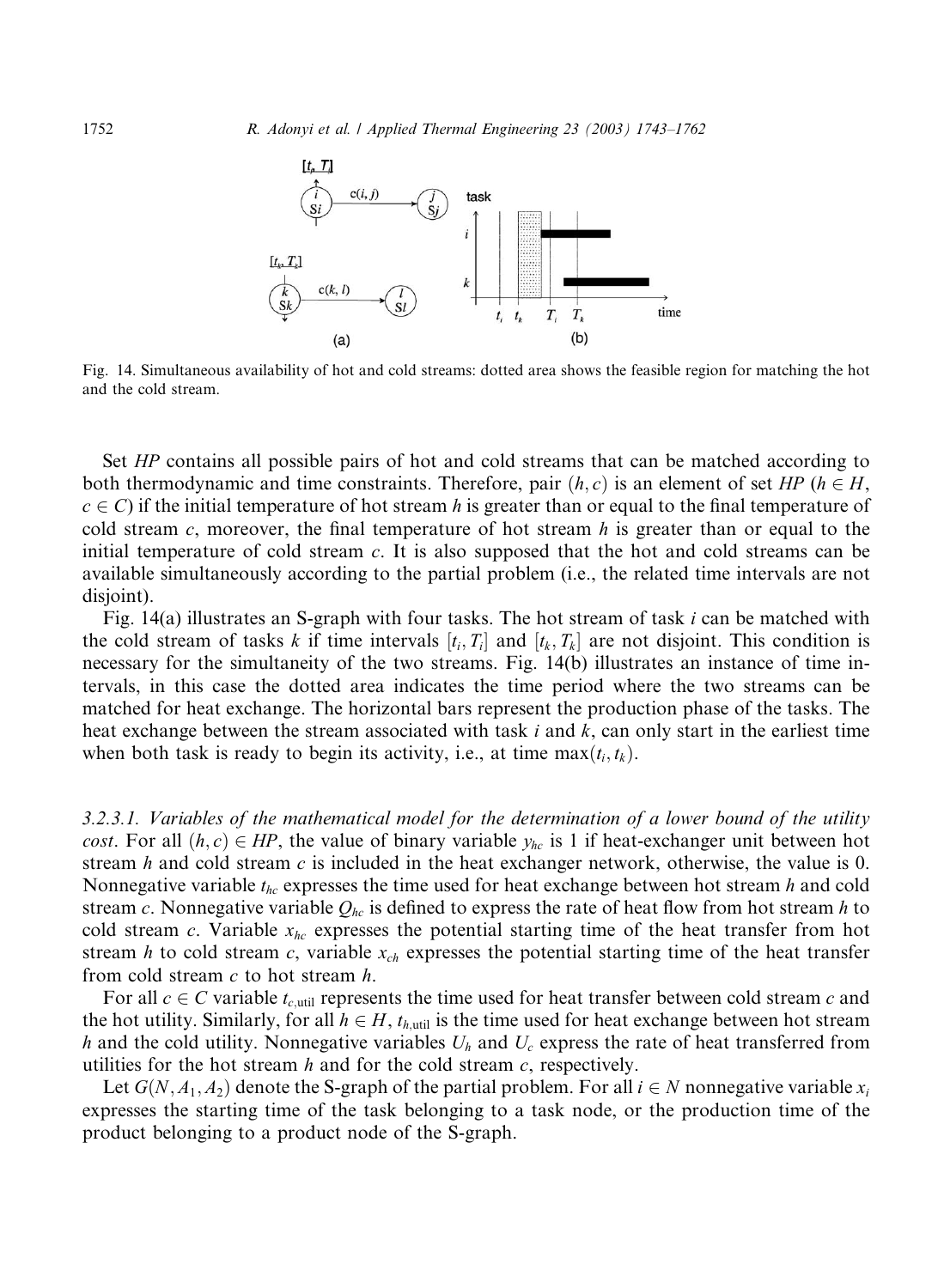3.2.3.2. Constraints of the mathematical model. At most one heat exchanger unit can be fitted to the input stream of a task according to the problem definition, i.e.,

$$
\sum_{c} y_{hc} \leqslant 1 \quad \text{for all } h \in H
$$
 (1)

$$
\sum_{h} y_{hc} \leqslant 1 \quad \text{for all } c \in C
$$
 (2)

If a heat exchanger unit is excluded from the heat exchanger network, the time of heat exchange must be zero, i.e.,

$$
t_{hc} \leqslant M y_{hc} \quad \text{for all } (h, c) \in HP
$$
\n
$$
(3)
$$

where  $M$  is a sufficiently big constant.

For all  $h \in H$ , constant  $QF_h$  denote the rate of release of heat of hot stream h, inducing the change in its rate of enthalpy flow. Similarly, for all  $c \in C$ , constant  $QF_c$  denote the rate of absorption of heat of cold stream c.  $OF<sub>b</sub>$  and  $OF<sub>c</sub>$  are determined by multiplying the specific heat, the flow rate of the material, and the change of the initial and final temperature of the stream. The rate of release or absorption of heat is equal to the sum of the heat transferred from another stream and the heat transferred from the utility, i.e.,

$$
\sum_{c} Q_{hc} + U_h = QF_h \quad \text{for all } h \in H
$$
 (4)

$$
\sum_{h} Q_{hc} + U_c = QF_c \quad \text{for all } c \in C
$$
 (5)

It is assumed that rate of heat flow is proportional to the time used for heat exchange, i.e.,

$$
Q_{hc} = D_{hc} t_{hc} \quad \text{for all } (h, c) \in HP
$$
 (6)

where constant  $D_{hc} = U_{hc} LMTD_{hc} AREA$  and constants  $U_{hc}$ , LMTD<sub>hc</sub>, and AREA are the heat transfer coefficient, the logarithmic mean temperature difference of hot stream  $h$  and cold stream c, and the area of the heat-exchanger units, respectively.

Because of the constraint on the makespan none of the variables  $x_i$  can be greater than the upper bound on the makespan (MS), i.e.,

$$
x_i \leqslant MS \quad \text{for all } i \in N
$$
\n<sup>(7)</sup>

If  $i, j \in N$  and they are connected by an arc and there is no heating or cooling requirement on the feed streams of task i (see Fig. 15), the task belonging to node j cannot be started earlier than the sum of the starting time of task i and the weight of the arc  $(i, j)$ , i.e.,

$$
x_i + c(i, j) \le x_j \quad \text{for all } (i, j) \in A_1 \cup A_2 \tag{8}
$$

Fig. 16 shows an S-graph with a possible heat exchange between the pair  $(h, c) \in HP$ .



Fig. 15. Two nodes connected by arc.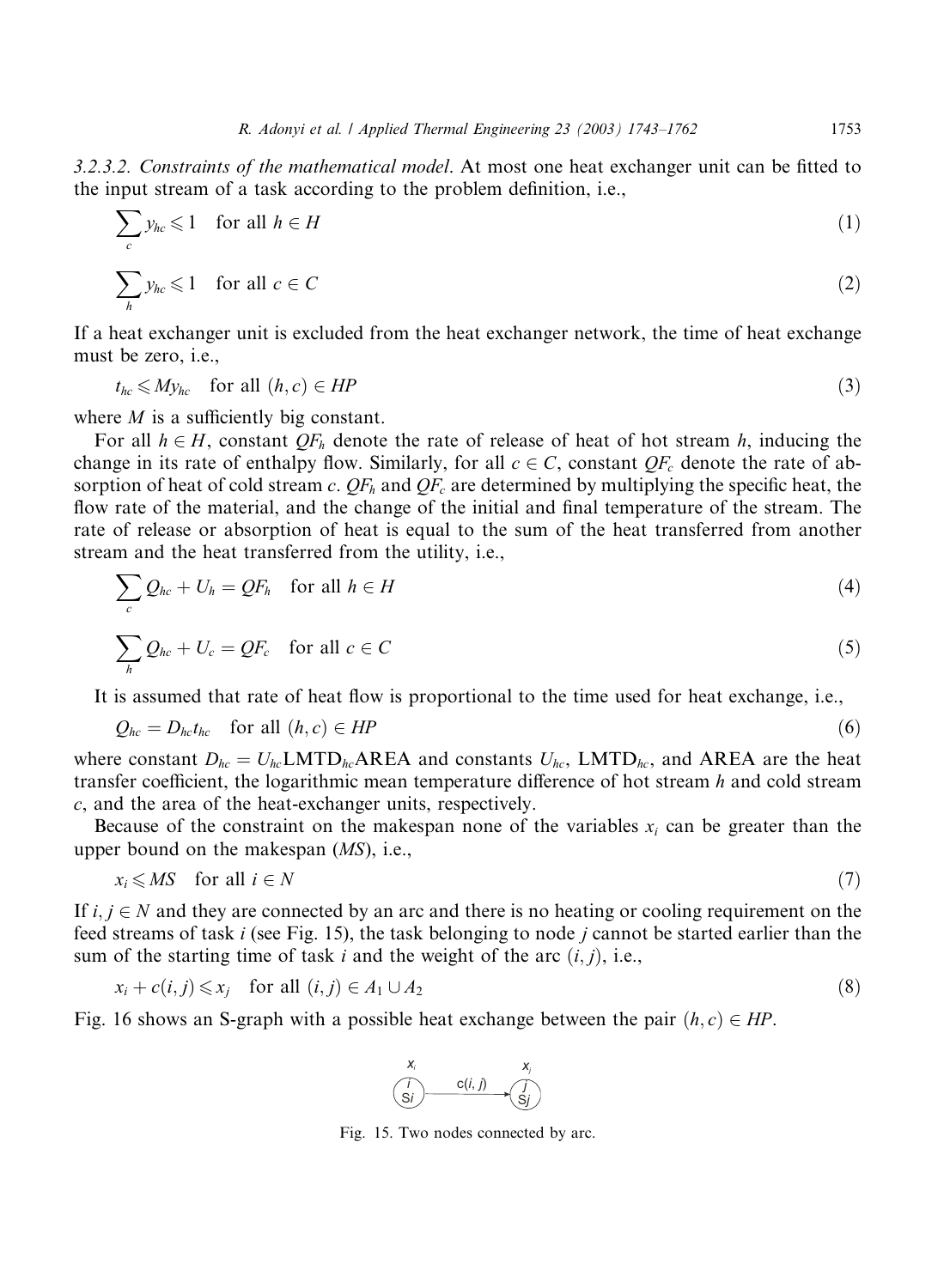

Fig. 16. S-graph with potential heat exchange.



Fig. 17. Sequence of activities of a task with hot stream.

Fig. 17 illustrates the sequence of the activities that can occur at task  $i$ . The material is transferred to task *i* at time  $x_i$ , the heat exchange can begin in time  $x_{ch}$  and it takes  $t_{hc}$  units of time. Before the heat-exchange phase of the task  $t_{h,\text{util}}$  units of time can be used to supply the heat requirements from utilities if it is necessary.

On the basis of Figs. 16 and 17, constraints (9)–(12) express the required time intervals for cold stream c,

$$
x_i \leq x_{ch} \tag{9}
$$

$$
x_{ch} + t_{hc} + t_{c, \text{util}} + c(i, j) \leq x_j \tag{10}
$$

Similarly for hot stream  $h$ ,

$$
x_k \leq x_{hc} \tag{11}
$$

$$
x_{hc} + t_{hc} + t_{h, \text{util}} + c(k, l) \leq x_l \tag{12}
$$

The utility consumption of a task depends on the time used for the utility transfer and the rate of heat flow between the heat stream and the source of utility, i.e.,

$$
U_c = t_{c,\text{util}} D_c \quad \text{for all } c \in C
$$
\n
$$
(13)
$$

$$
U_h = t_{h,\text{util}} D_h \quad \text{for all } h \in H \tag{14}
$$

where  $D_c$  and  $D_h$  depend on the temperature difference between the stream and the utility.

If a heat exchanger unit with hot stream h and cold stream  $c$  is included in the heat exchanger network, constraint (15) expresses the requirement for the parallel availability of the stream h and c, i.e.,

$$
-M(1 - y_{hc}) \leq x_{hc} - x_{ch} \leq M(1 - y_{hc}) \quad \text{for all } (h, c) \in HP
$$
\n
$$
(15)
$$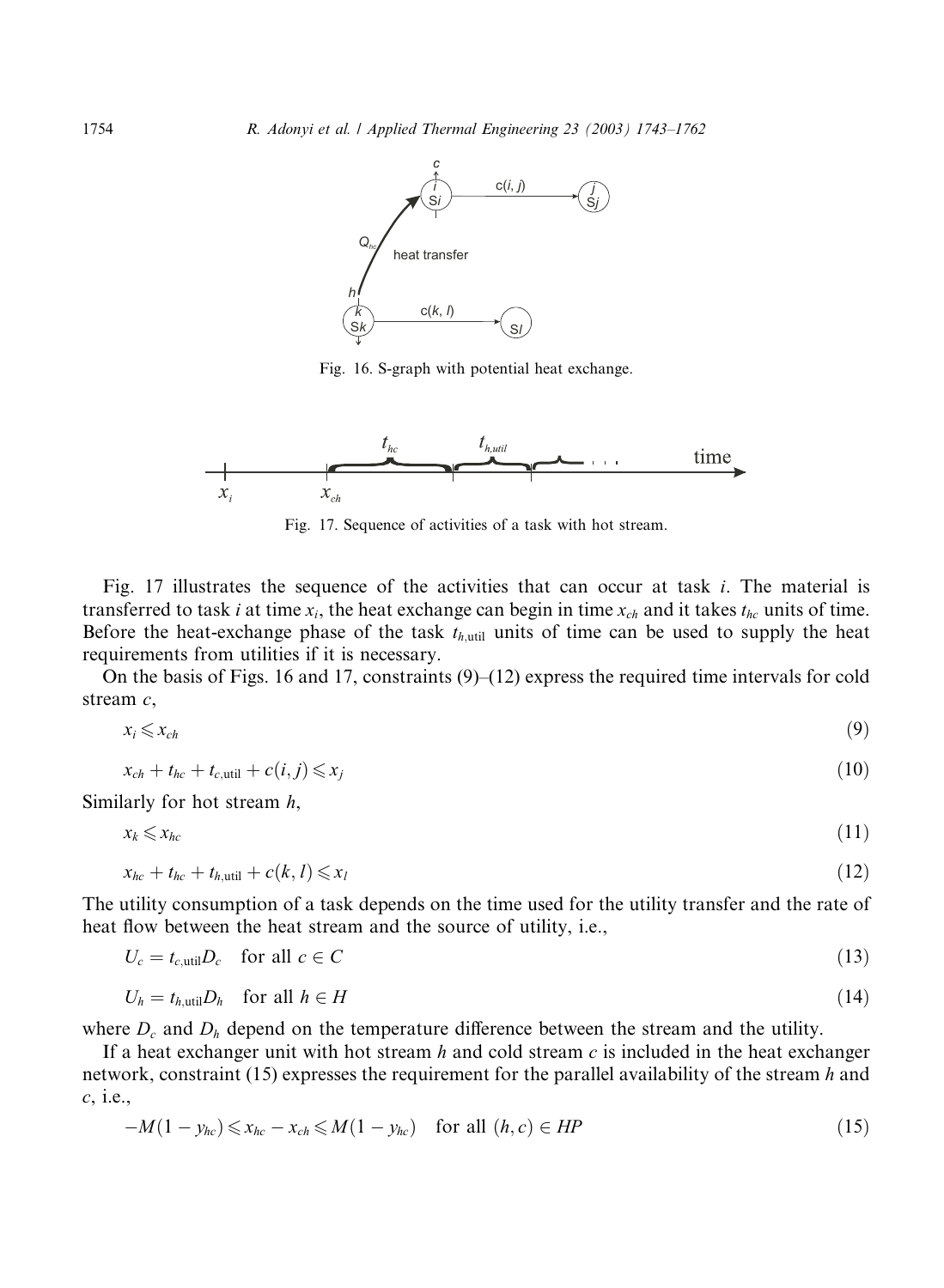3.2.3.3. Objective function of the model for the lower bound calculation of the utility usage. The objective is to minimize the utility usage in the system; the utility usage for the hot and the cold streams is given by formula (16):

$$
\min\left(K_c\sum_c U_c + K_h\sum_h U_h\right) \tag{16}
$$

where constants  $K_c$  and  $K_h$  are the parameters of the cost of the cold and hot utilities, respectively.

### 3.3. Examples

Two examples, Examples 2 and 3, illustrate the integration of scheduling and HENS. Demonstration program together with input files of these examples are freely available at http:// www.dcs.vein.hu/demo/sch-hens.

**Example 2.** The recipe graph is given in Fig. 18. There are three hot stream,  $h1$ ,  $h2$ ,  $h3$ , and one cold stream, c1, in the process. Sets  $S1 = {E1}$ ,  $S2 = {E2, E3}$ ,  $S3 = {E1}$ ,  $S4 = {E1}$ ,  $S5 = {E2}$ , E3}, and  $S6 = {E4}$  give the plausible tasks to equipment units assignments.

The parameters for the heat streams are given in Table 1. The initial and the final temperature of the cold stream are shifted upward by the approach temperature that is regarded to be 10K. The rate of heat flow between a utility and a stream is 150MJ/h.



Fig. 18. Recipe-graph of Example 2.

Table 1 Heat streams of the illustrative example

| Name           | Type | Initial temperature $(K)$ | Final temperature $(K)$ | Heat $(MJ)$ |
|----------------|------|---------------------------|-------------------------|-------------|
| c <sub>1</sub> | Cold | 283                       | 323                     | 200         |
| hl             | Hot  | 313                       | 283                     | 400         |
| h2             | Hot  | 313                       | 303                     | 100         |
| h3             | Hot  | 333                       | 313                     | 300         |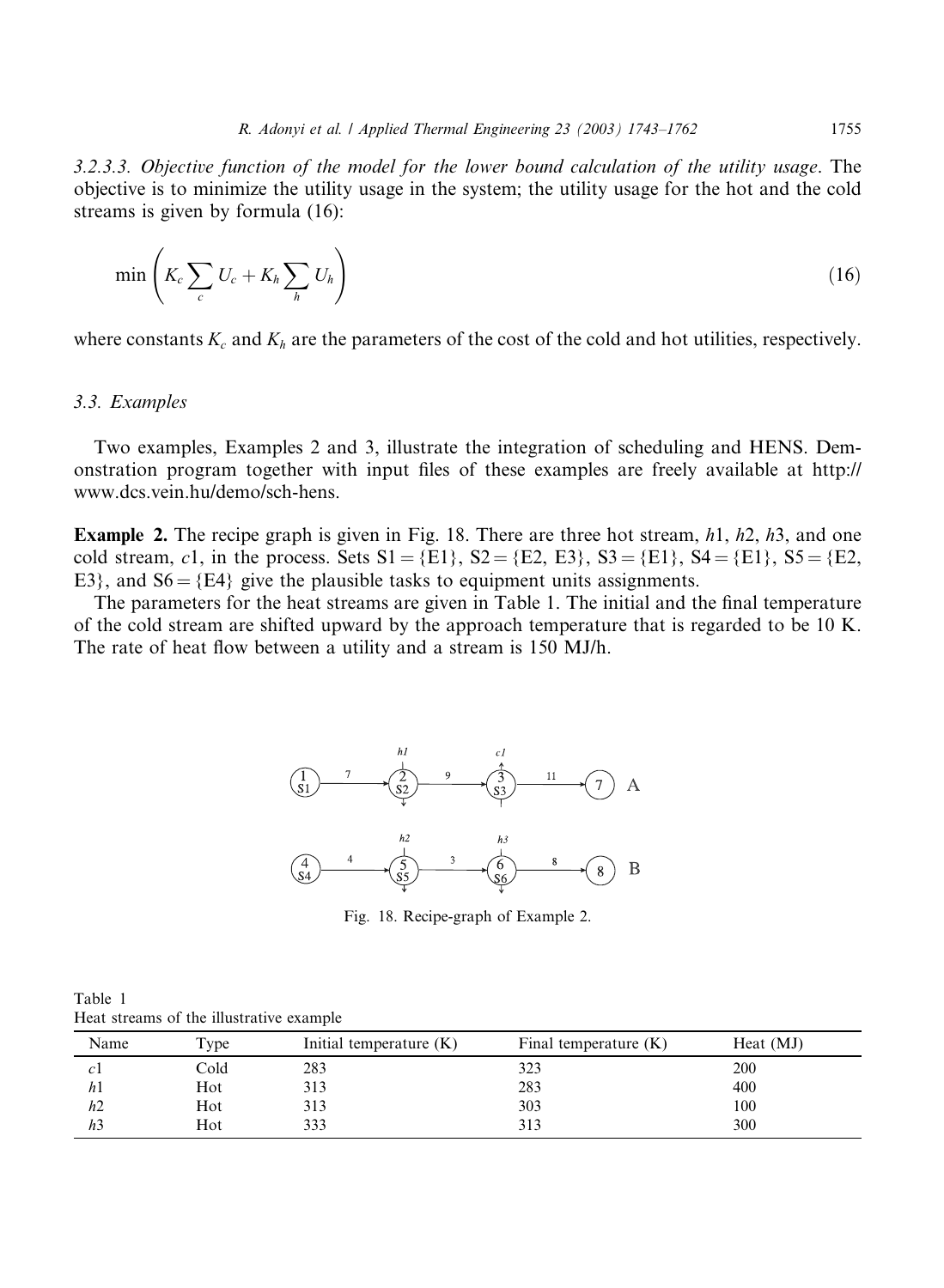Based on set  $HP$ , only hot stream  $h3$  and cold stream  $c1$  can be matched and it is assumed that, for these specific conditions, the rate of heat transfer is of 20 MJ/h between hot stream  $h<sub>3</sub>$  and cold stream c1

If no heat exchange is established between hot stream  $h3$  and cold stream  $c1$ , the total utility usage is 1000 MJ (200 + 400 + 100 + 300). If a heat exchanger unit is established between  $h3$  and c1, 200 MJ heat can be transferred between them, i.e., the total utility usage is reduced to 600 MJ. The transfer of 200 MJ takes 10 h. Solving the integrated problem will answer that the scheduling problem is flexible enough to provide 10 h for heat exchange between hot stream  $h3$  and cold stream c1.

The minimal makespan for Example 2 (using the utilities for heating or cooling is 31 h. In the integrated example the upper bound for the makespan is set to 36 h.

In the first branching step, an equipment unit E1 is chosen and assigned to task 1. In the present partial problem one matching is possible. The model can be derived based on the previous section,

 $min(U_{h1} + U_{h2} + U_{h3} + U_{c1})$ 

s.t. according to constraints (1) and (2),

 $v_{h3c1} \leq 1$ 

according to constraint (3),

 $t_{h3c1} \leqslant Mv_{h3c1}$ 

according to constraints (4) and (5),

$$
Q_{h3c1} + U_{c1} = QF_{c1} = 200
$$
 (MJ)  
\n $U_{h1} = QF_{h1} = 400$  (MJ)  
\n $U_{h2} = QF_{h2} = 100$  (MJ)  
\n $Q_{h3c1} + U_{h3} = QF_{h3} = 300$  (MJ)

according to constraint (6),

 $Q_{h3c1} \leqslant 20t_{h3c1}$ 

according to constraint (7),

 $x_1, x_2, x_3, x_4, x_5, x_6, x_7, x_8 \leq 40$ 

according to constraints (8)–(12),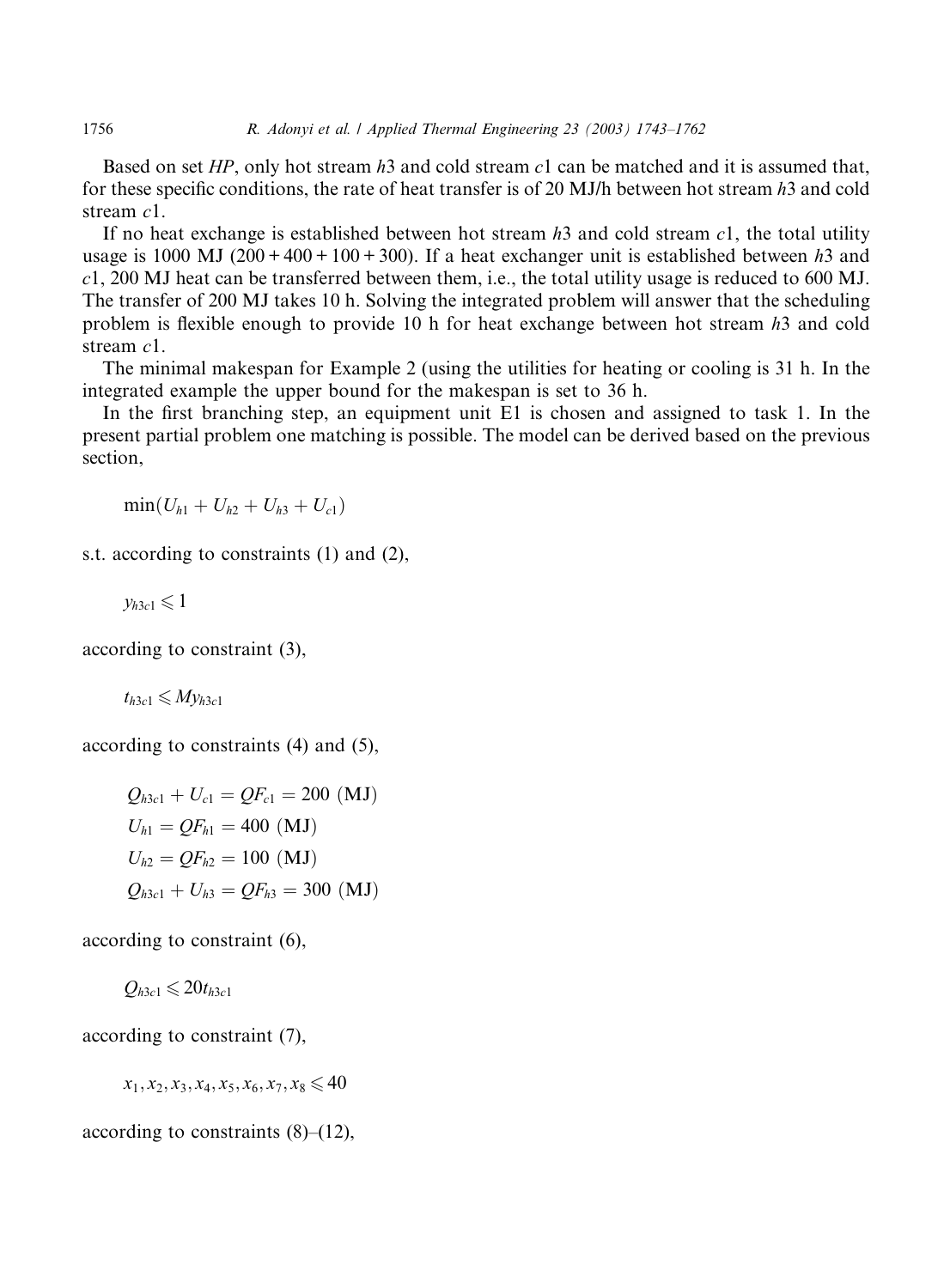```
x_1 + 7 \leq x_2x_2 + t_{h1,\text{util}} + 9 \leq x_3x_3 \leqslant x_{c1h3}x_{c1h3} + t_{h3c1} + t_{c1,\text{util}} + 11 \leq x_7x_4 + 4 \leq x_5x_5 + t_{h2,\text{util}} + 3 \leq x_6x_6 \leq x_{h3c1}x_{h3c1} + t_{h3c1} + t_{h3, \text{util}} \leq x_8
```
according to constraints (13) and (14),

$$
U_{h1} = 150t_{h1,\text{util}}
$$
  
\n
$$
U_{h2} = 150t_{h2,\text{util}}
$$
  
\n
$$
U_{h3} = 150t_{h3,\text{util}}
$$
  
\n
$$
U_{c1} = 150t_{h4,\text{util}}
$$

according to constraint (15),



Fig. 19. Gantt chart of the optimal solution of the illustrative example.

Table 2 Recipe for products A, B, and C

| Task | Product A      |          | Product B      |          | Product C      |              |
|------|----------------|----------|----------------|----------|----------------|--------------|
|      | Eq             | Time (h) | Eq             | Time (h) | Eq             | Time (h)     |
|      | E1             |          | E1             |          | E1             | <sub>0</sub> |
|      | E2             |          | E2             |          | E2             |              |
|      | E <sub>3</sub> | 4        | E <sub>5</sub> |          | E <sub>5</sub> |              |
|      | E4             | 4        | E <sub>6</sub> |          | E6             |              |
| 3    | E <sub>5</sub> | 4        | E7             |          | E7             |              |
|      | E6             |          | E8             |          | E8             |              |
|      |                |          | E1             |          |                |              |
|      |                |          | E2             |          |                |              |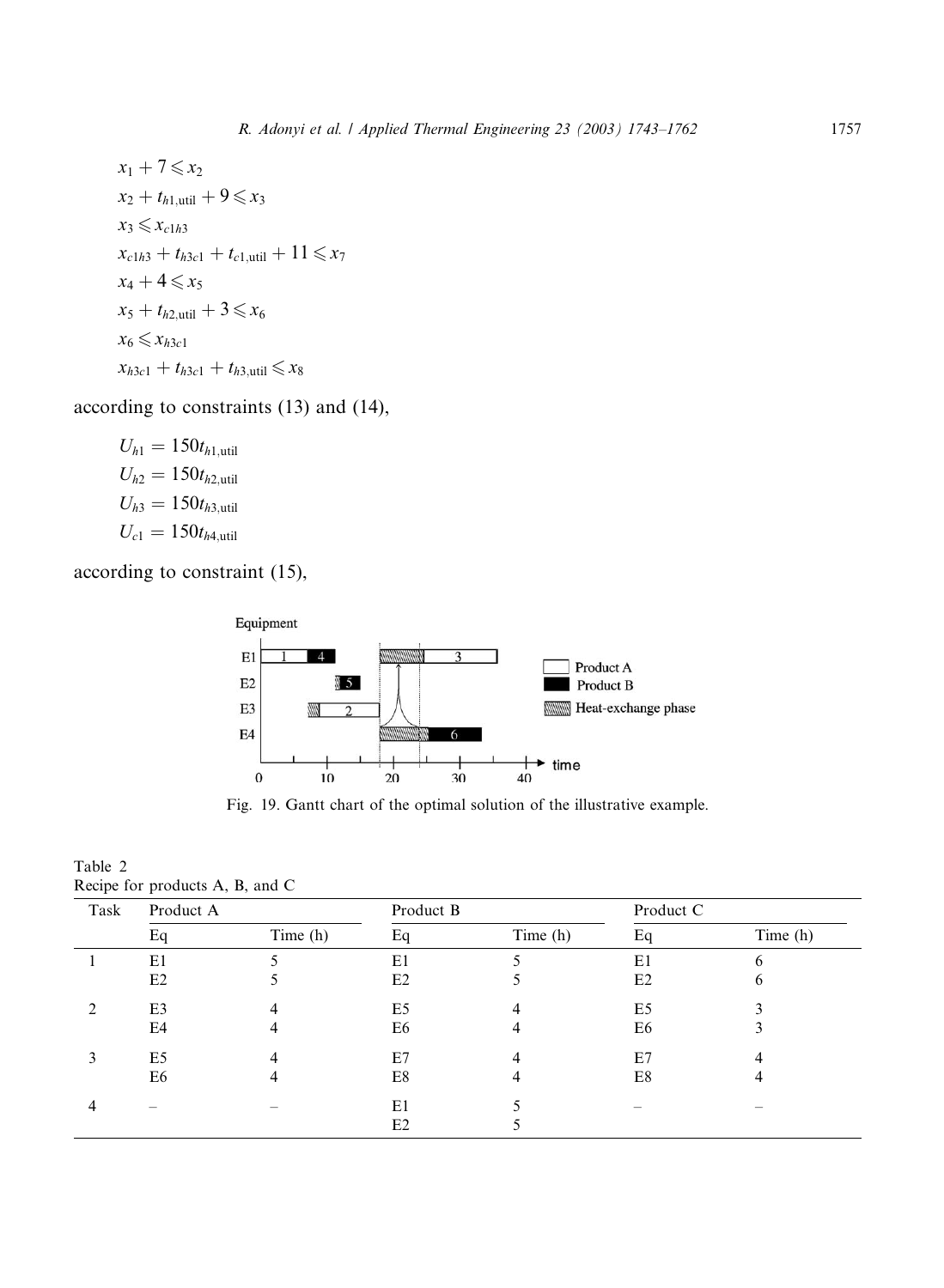$$
-M(1 - y_{h3c1}) \leq t_{h3c1} - t_{c1h3} \leq M(1 - y_{h3c1})
$$

The optimal solution is 769 MJ. Fig. 19 illustrates the Gantt chart of the optimal solution. The heat exchanger unit is established, between hot stream  $h3$  and cold stream  $c$ ; the heat exchange between them starts at 18.667 and takes 5.769 long times.

Example 3. The recipes of products A, B, and C are given in Table 2. The number of batches to be produced is given in Table 3 for each product. The recipe-graph of Example 3 is given in Fig. 20.

The parameters of the heat streams are given in Table 4. The available hot and cold utilities are listed in Table 5.

The heat transfer coefficient between a hot and a cold streams is 1500 W/m2 K. The area of a heat exchanger unit is  $3 \text{ m}^2$ .

| Table 3                           |  |  |  |  |  |
|-----------------------------------|--|--|--|--|--|
| Number of batches of the products |  |  |  |  |  |
| Product                           |  |  |  |  |  |
| Number of batches                 |  |  |  |  |  |



Fig. 20. Recipe-graph of Example 3.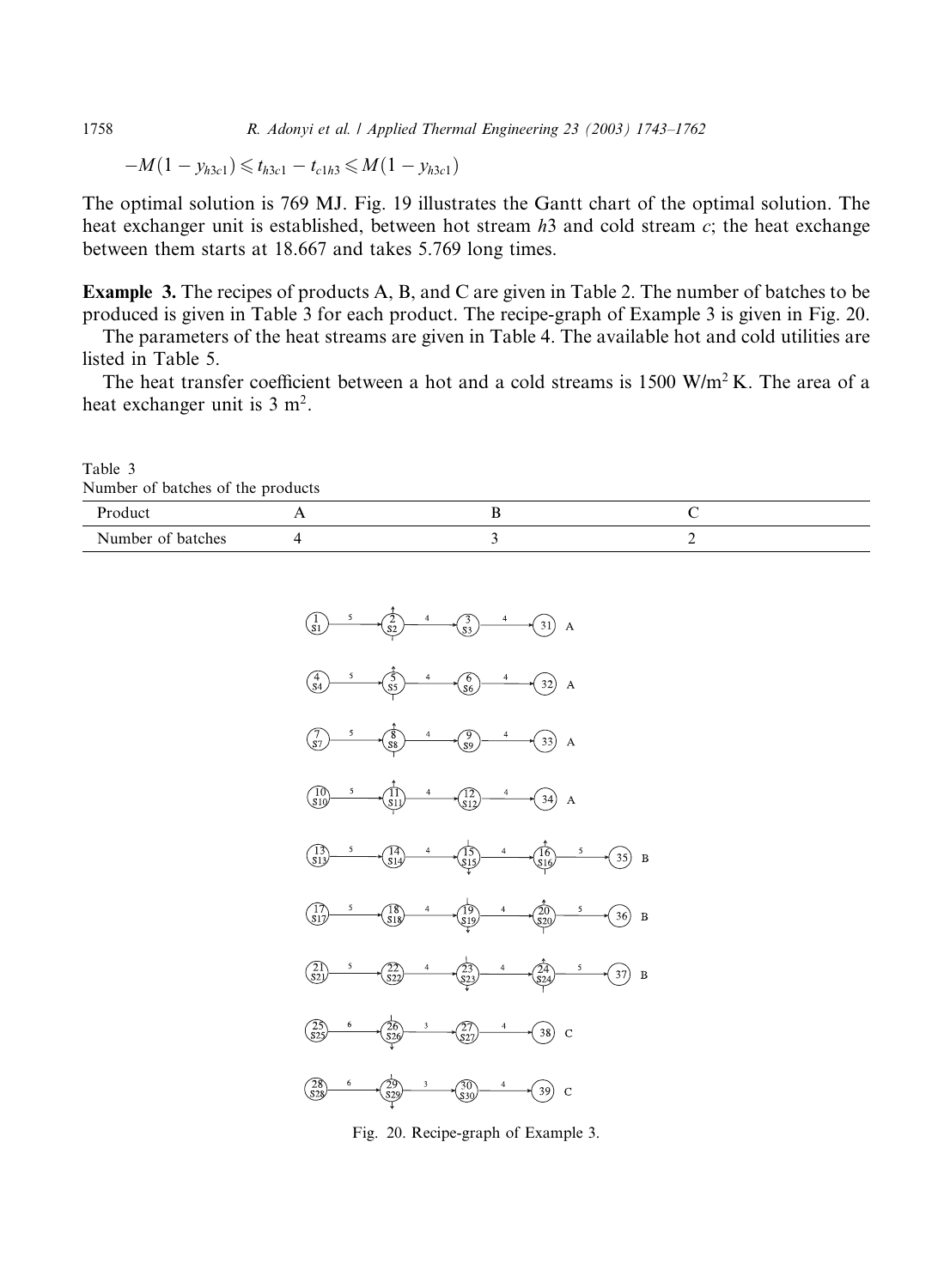If the heating and cooling duties are satisfied by utilities, the minimal makespan is 33.1 h with 3100 MJ utility. Extending the upper bound for the makespan to 36 h, the required utility is

Table 4 Heat streams of Example 3

| Name | Type | Initial temperature $(K)$ | Final temperature $(K)$ | Heat $(MJ)$ | Product, task        |
|------|------|---------------------------|-------------------------|-------------|----------------------|
| Сl   | Cold | 313                       | 393                     | 400         | A. 2                 |
| h1   | Hot  | 413                       | 323                     | 200         | <b>B</b> , 3         |
| c2   | Cold | 353                       | 403                     | 100         | B, 4                 |
| h2   | Hot  | 423                       | 313                     | 300         | $\cap$ $\cap$<br>U.Z |

Table 5 Hot and cold utilities of Example 3

| Type | Temperature $(K)$ |
|------|-------------------|
| Hot  | 473               |
| Cold | 283               |



Fig. 21. Gantt chart of the optimal solution of Example 3.

| Table 6                                                                                   |  |  |  |  |  |  |
|-------------------------------------------------------------------------------------------|--|--|--|--|--|--|
| Heat exchanges between the feed streams of the tasks in the optimal solution of Example 3 |  |  |  |  |  |  |

| Heat transfer (task numbers) | Starting time (h) | Length of heat exchange (h) |
|------------------------------|-------------------|-----------------------------|
| $19 \rightarrow 8$           | 25.933            | 0.428                       |
| $23 \rightarrow 11$          | 26                | 0.428                       |
| $26 \rightarrow 2$           |                   | 0.375                       |
| $29 \rightarrow 5$           |                   | 0.375                       |
|                              |                   |                             |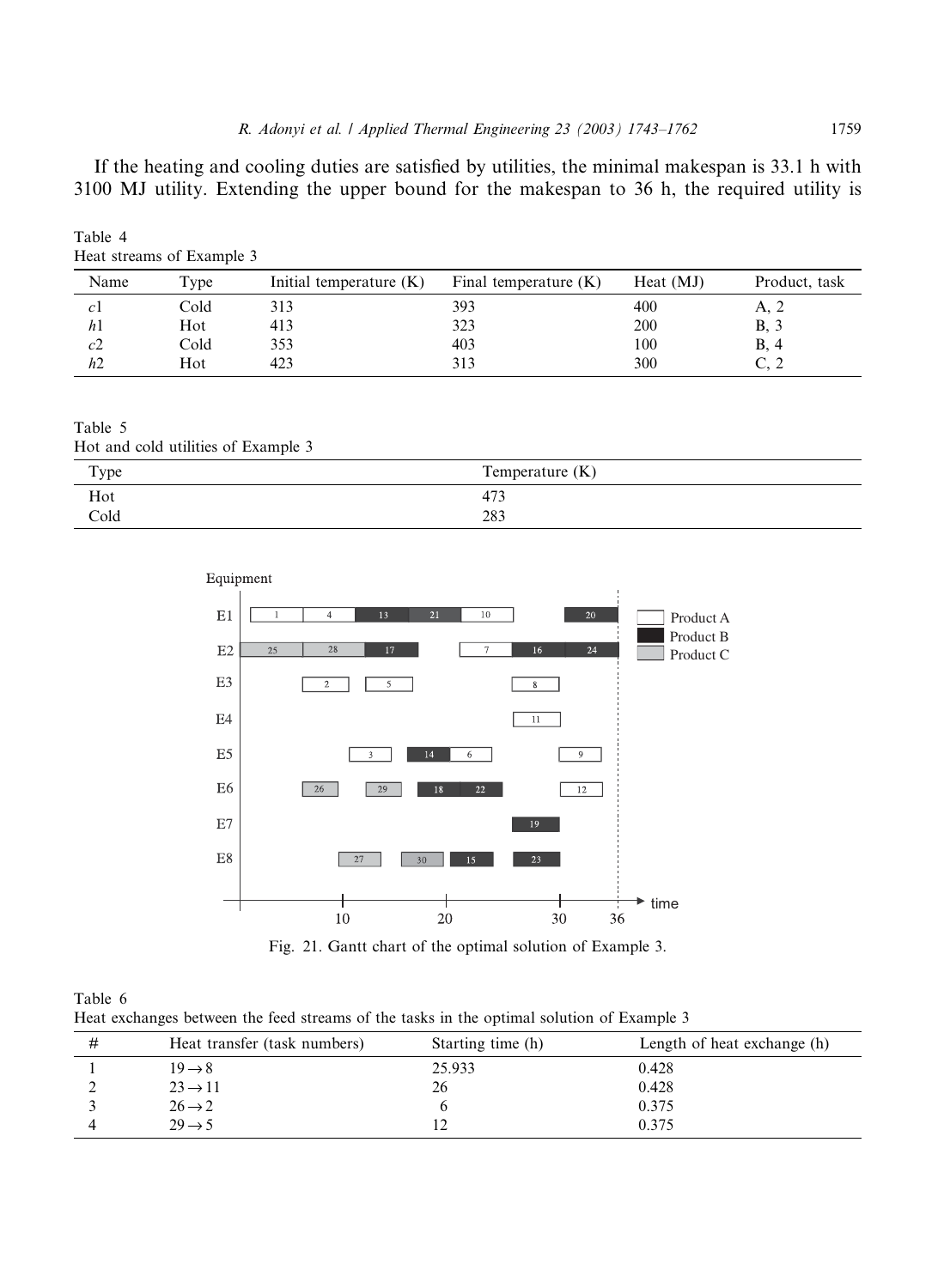1760 R. Adonyi et al. / Applied Thermal Engineering 23 (2003) 1743–1762

reduced to 1100 MJ. Fig. 21 shows the Gantt chart of the optimal solution, Table 6 lists the heat exchanges in this solution.

# 4. Concluding remarks

In this paper a methodology based on the S-graph approach for incorporating heat integration into batch production scheduling is presented. Here is shown how the S-graph is capable to efficiently solve heat integration and scheduling problems in an integrated manner. Results of this paper show how utility usage can be reduced considerably with just slight increase of production makespan.

# Acknowledgements

This research has been supported in part by the Hungarian National Science Foundation (OTKA T029-309). Financial support also received from the ''Generalitat de Catalunya'', FI programs and project GICASA-D are fully appreciated. Support received in part by the European community (project no. G1RD-CT-2001-00466) is acknowledged. Funds were also received from MCyT (project no. DPI2002-00856).

# Appendix A

The main procedure, the branching, and the bounding procedure is given in Figs. 22–24.

| procedure main |                                                                                                                       |
|----------------|-----------------------------------------------------------------------------------------------------------------------|
| notation:      | $n:$ number of equipment units                                                                                        |
|                | $N_i$ ( $i = 1,2,,n$ ) : set of tasks that can be performed by equipment unit i                                       |
|                | <i>last_node</i> : set of pairs $(i, j)$ , where i is an equipment unit, and j is a task (node)                       |
|                | time : set of triples $(j, LT, UT)$ where j is a task (node), LT and UT are the lower                                 |
|                | and upper bounds of starting time of task j                                                                           |
|                | $PP = (G(N, A1, A2), bound, last\_node, SOUN, time)$                                                                  |
|                | <b>input:</b> recipe-graph $G(N, A_1, \emptyset)$ , $N_i$ ( $i = 1, 2, , n$ ) and parameters for hot and cold streams |
| begin          |                                                                                                                       |
|                | $SET = \emptyset$ ; bound = 0; $SOUN = N_1 \cup N_2 \cup  N_n$ ; last_node = $\emptyset$ ; current_best = $\infty$ ;  |
|                | initialize set <i>time</i> based on $G(N, A_1, \emptyset)$ ;                                                          |
|                | put $(G(N, A1, \emptyset))$ , bound, last node, SOUN, time) into SET;                                                 |
|                | while $SET \neq \emptyset$ do                                                                                         |
|                | begin                                                                                                                 |
|                | select and remove one element from <i>SET</i> , it is denoted by <i>PP</i> ;                                          |
|                | branching(PP);                                                                                                        |
|                | end:                                                                                                                  |
|                | <b>if</b> current_best < $\infty$ then print solution;                                                                |
| end            |                                                                                                                       |

Fig. 22. Main procedure of the integrated algorithm.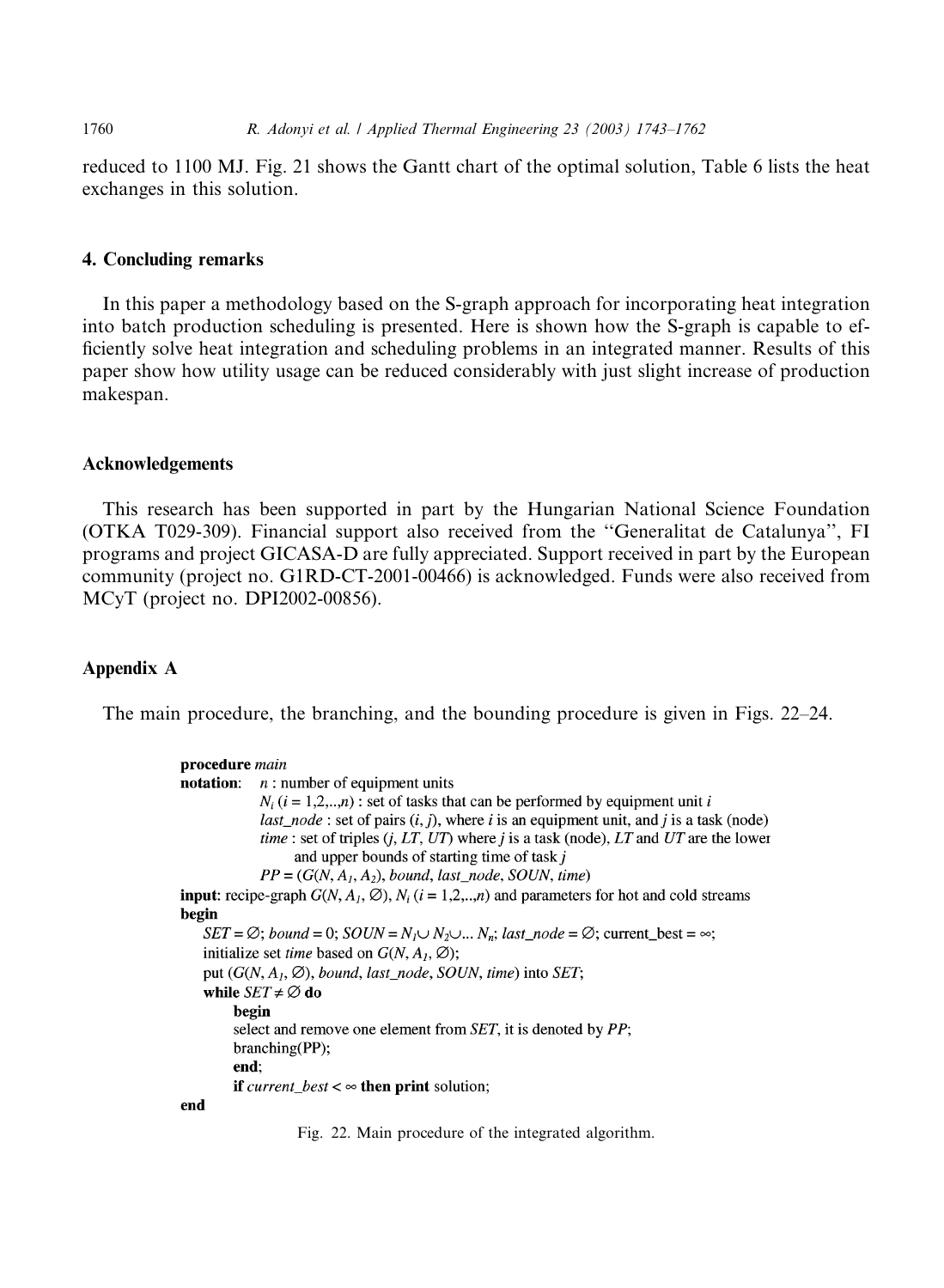```
procedure branching(PP)comment: generates all child partial problem of partial problem PP
notation: graph(PP) : S-graph G(N, A_1, A_2) from PPbound(PP): bound from PPlast_node(PP) : set last_node from PPSOUN(PP): set SOUN from PPtime(PP): set time from PPbegin
     let EQ be an equipment unit that can be assigned to an unscheduled task (node);
     let SO = N_{EO} \cap \text{SOUN}(PP);
     for all k \in SO do
           begin
           if there is no pair (i, j) \in last_node(PP) such that i = EQ then
                begin
                put(graph(PP), bound(PP), last_node(PP) \cup {(EQ, k)}, SOUN(PP)\{k}, time(PP))
                    into SET:
                end:
           else
                begin
                let G_0(N, A_1, A_2) = graph(PP);
                let time_0 = time(PP);
                new\_arc = \emptyset;
                for all (i, l) \in A_1 do
                      begin
                      G_0(N, A_1, A_2) = G_0(N, A_1, A_2 \cup \{(l, k)\});let new_arc = new_arc \cup {(l, k)};
                      end:
                bounding(G_0(N, A_1, A_2), bound, time<sub>0</sub>, new_arc);
                if bound < current\_best then
                      begin
                      if SOUN(PP)\& = \emptyset then
                             update current_best, SET, and solution;
                      else
                             put (G_0(N, A_1, A_2), bound, lastnode(PP) \cup \{(EQ, k)\} \setminus \{(EQ, j)\},SOUN(PP)\k, time<sub>0</sub>) into SET;
                      end;
                end;
           end;
     return:
end;
                    Fig. 23. Branching procedure of the integrated algorithm.
                     procedure bounding(G(N, A_1, \emptyset)), bound, time<sub>0</sub>, new arc)
                     begin
                           for all (i, j) \in new\_arc do update(time<sub>0</sub>, (i, j));
                           if feasible then
```
else

bound =  $\infty$ ;

end:

Fig. 24. Bounding procedure of the integrated method.

*bound* = solve\_hens( $G(N, A<sub>1</sub>, \emptyset)$ , time<sub>0</sub>);